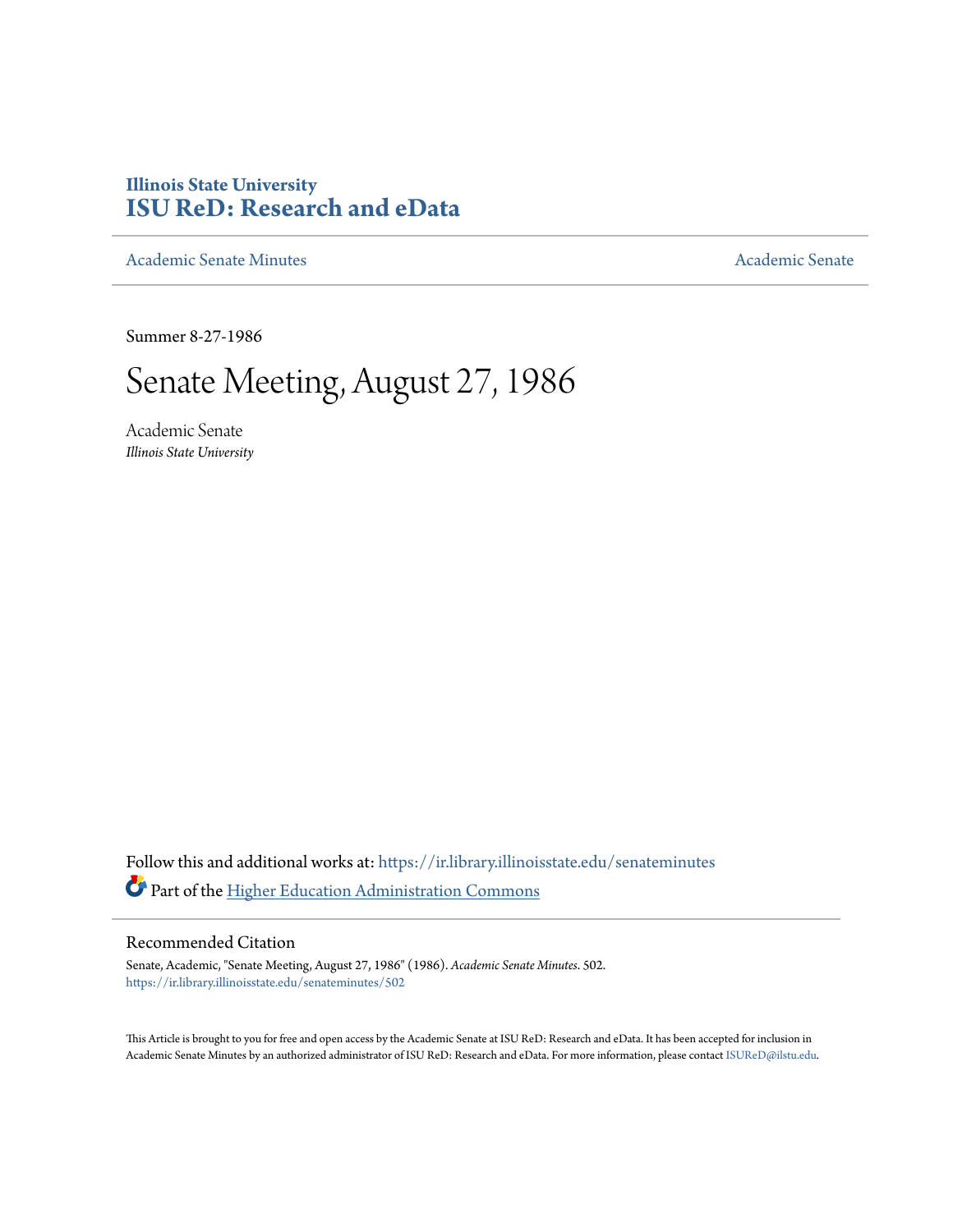#### ACADEMIC SENATE MINUTES

August 27, 1986 Volume XVIII, No.1

CONTENTS

Call to Order

Roll Call

Approval of Minutes of July 16, 1986

Chairperson's Remarks

Vice Chairperson's Remarks

Student Body President's Remarks

Administrators' Remarks

ACTION ITEMS: 1. Approval of Proposed Change in ISU Constitution (4.22.86.6)

- 2. Approval of Student Appointments to Honors Council (8.6.86.2)
- 3. Approval of Proposed 1987 Academic Senate Meeting Calendar

INFORMATION ITEMS: NONE

Committee Reports

communications

Adjournment

Meetings of the Academic Senate are open to members of the University community. Persons attending the meetings may participate in discussion with the consent of the Senate. Persons desiring to bring items to the attention of the Senate may do so by contacting any member of the Senate.

-1-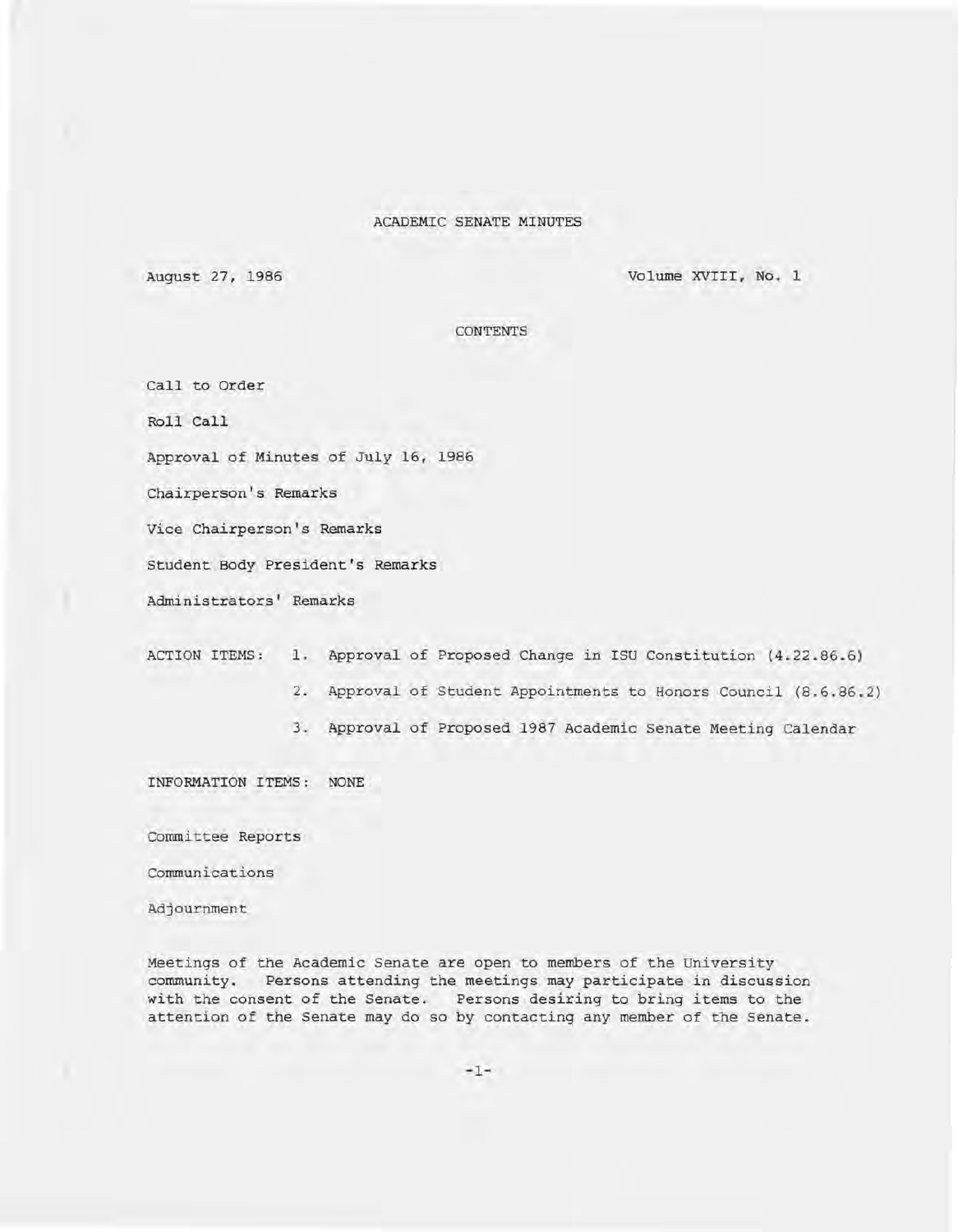#### ACADEMIC SENATE MINUTES

(Not approved by the Academic Senate.)

August 27, 1986 Volume XVIII, No. 1

#### Call to Order

Chairperson Len Schmaltz called the meeting of the Academic Senate to order at 7:04 p.m. in the Circus Room of Bone Student Center.

#### Roll Call

Secretary DeLong called the roll and declared a quorum present.

Approval of the Minutes of July 16, 1986

XVIII-l Mr. Borg moved approval of the Minutes of July 16, 1986 (Second, Feaster). Motion carried on a voice vote.

#### Chairperson's Remarks

Mr. Schmaltz asked that senators please turn in their Fall schedules to the Senate Office.

#### Vice Chairperson's Remarks

Mr. Semlow had no remarks.

Student Body President's Remarks

Mr. Ritter announced that any students wishing to register to vote in Normal could do so following the Academic Senate Meeting.

#### Administrators' Remarks

Mr. Watkins announced that he would be leaving on Friday for a requested return visit to Liaoning Normal University with a side trip to Bangkok. During the two weeks he would be gone he had asked Provost David Strand to act in his absence.

Mr. Strand reported that the campus had been sent a copy of the Christmas Shut-down schedule on August 20th. He indicated that a follow-up letter stating Library and Computer Services hours during this shut-down period will be distributed later. A few faculty senators mentioned that they had not received the August 20th shut-down memorandum.

Mr. Gamsky reported to the Senate that the Student Health Services had received the maximum accreditation by the Accreditation Association for Ambulatory Health Care, a Chicago-based national accrediting organization. The quality of patient care provided at the Health Service was very well rated .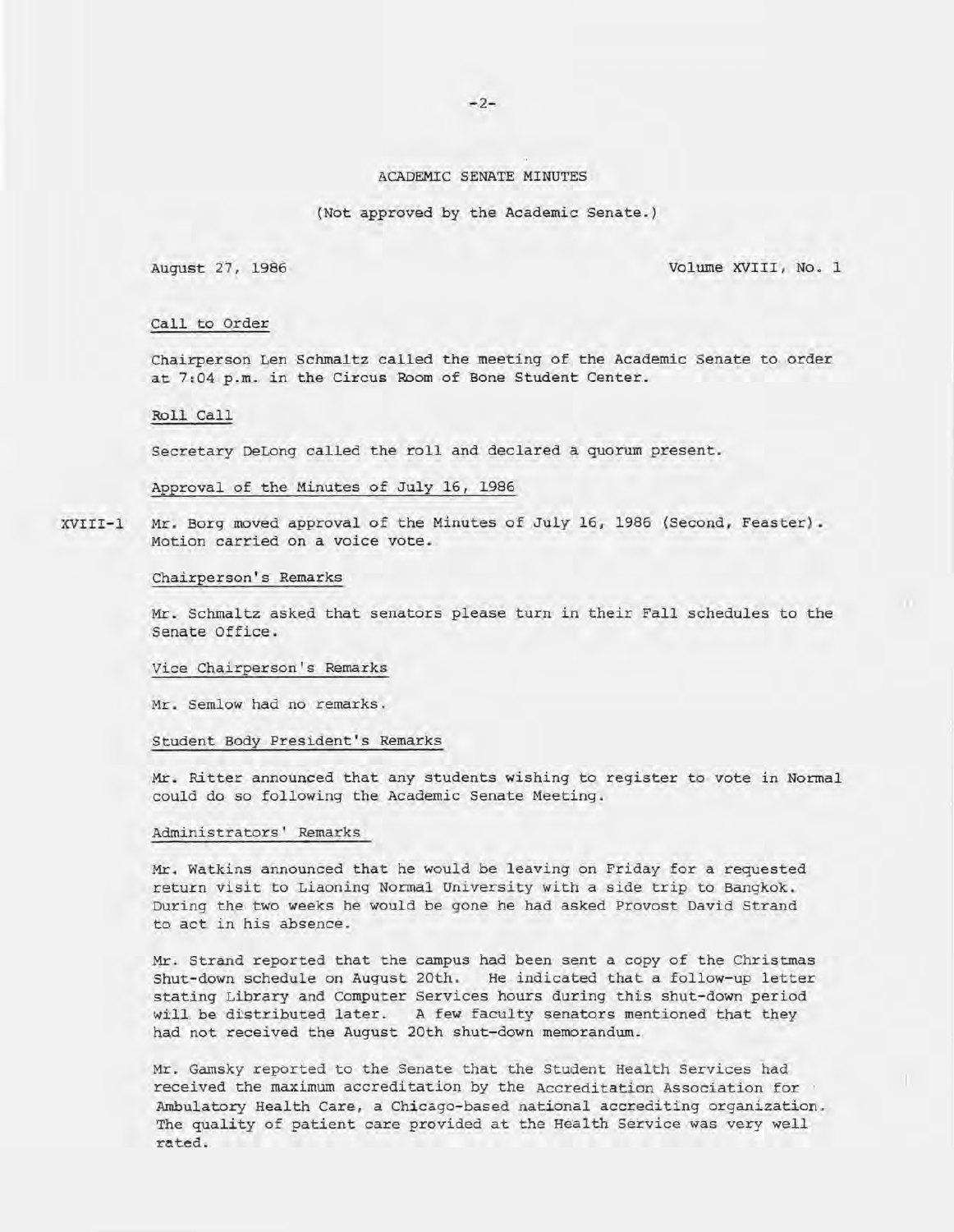Mr. Harden had no comments.

#### ACTION ITEMS

1. Proposed Change in ISU Constitution (4.22.86.6)

XVIII-2 Ms. Roof, Chair of the Rules Committee, moved approval of the Proposed Change in the ISU Constitution (Second, Schmaltz).

Article III, Section 1, B, 4:

"The faculty member's chief obligation to this University is to be an effective teacher and scholar. . .. He determines the amount and character of work he does outside the University with due regard to his paramount responsibilities within the institution and in case it is for remuneration, with the knowledge of the University."

For underlined portion, substitute: "... conformity with Board of Regents regulations and University policy and procedure . "

Ms. Roof stated that the distinction is fairly clear. The wording of the constitution was vague ("with the knowledge") . The new wording essentially substitutes fairly specific regulations to notify the university and the circumstances under which that notification has to take place: ("in conformity with Board of Regents regulations and University policy and procedures.").

Roll call vote was unanimously in favor of this constitutional amendment. Amendment carried on a 2/3 majority vote.

- 2. Approval of Student Appointments to Honors Council (8.6.86.2)
- XVIII-3 Mr. Semlow moved approval of the nominations for student appointments to the Honors Council (Second, Newby). Motion carried on a voice vote. Student appointments are: Wendy Burns, Ken Douros, Kami Kidwell, Christine Rozanas, and Janet Storbeck.

#### 3. Approval of Proposed 1987 Academic Senate Meeting Calendar

XVIII-4 Mr. Lorber moved approval of the proposed 1987 Academic Senate Meeting Calendar (Second, Borg). Motion carried on a voice vote.

INFORMATION ITEMS (NONE)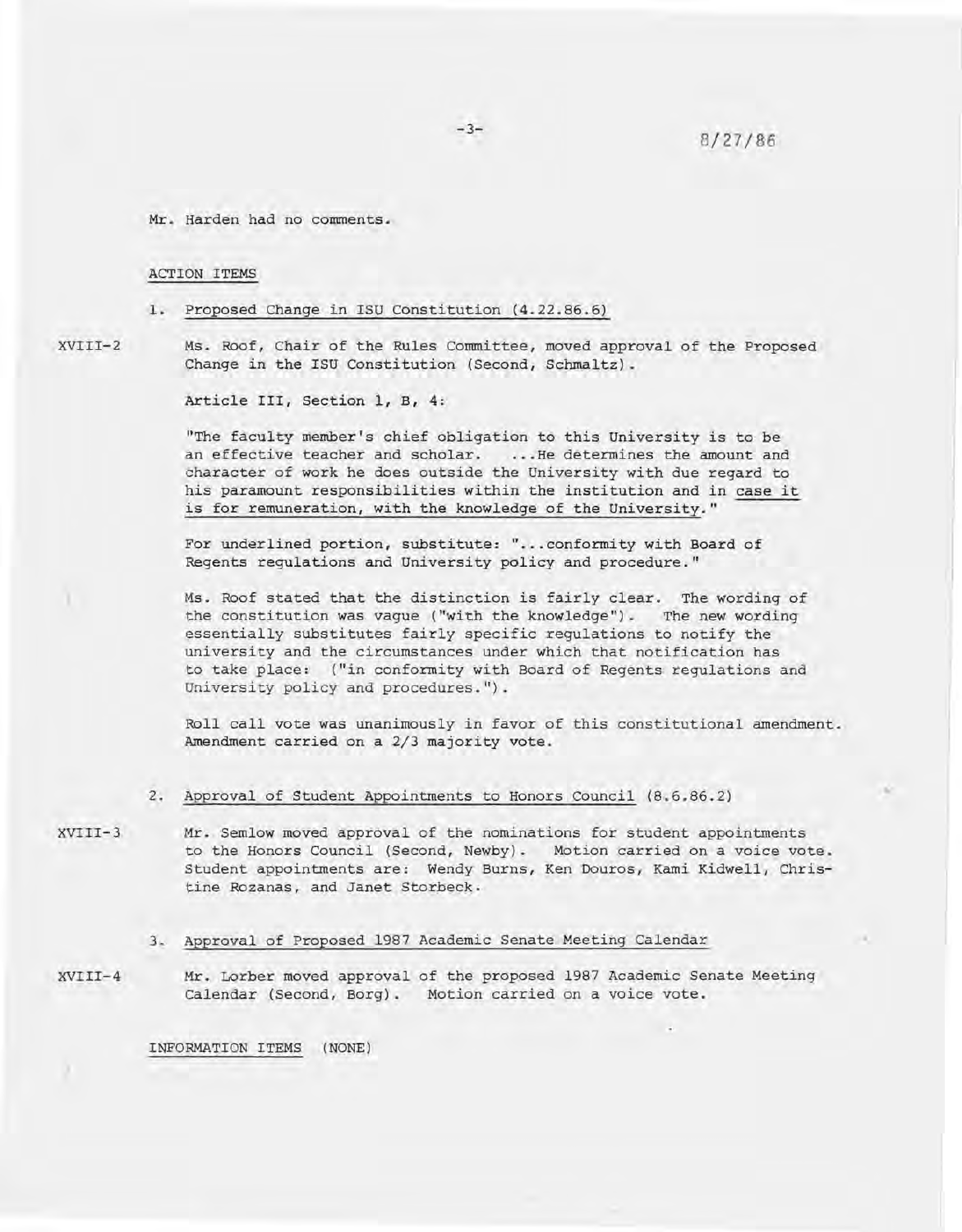$-4-$ 

COMMITTEE REPORTS

ACADEMIC AFFAIRS COMMITTEE - No report.

ADMINISTRATIVE AFFAIRS COMMITTEE - No report.

BUDGET COMMITTEE - No report.

FACULTY AFFAIRS COMMITTEE - Mr. Sessions announced a short meeting following Senate .

RULES COMMITTEE - Ms. Roof stated there would be a brief Rules Committee Meeting following Academic Senate.

STUDENT AFFAIRS COMMITTEE - No report.

#### COMMUNICATIONS

Mr. Semlow announced that the Academic Senate is receiving applications for student appointments to external committees. Applications are available in the Academic Senate Office - Hovey 301.

XVIII-S Ms. Getsi moved to adjourn. (Second, Spence). Motion carried on a voice vote. The meeting of the Academic Senate adjourned at 7:22 p.m.

FOR THE ACADEMIC SENATE

DOUGLAS A. DELONG, SECRETARY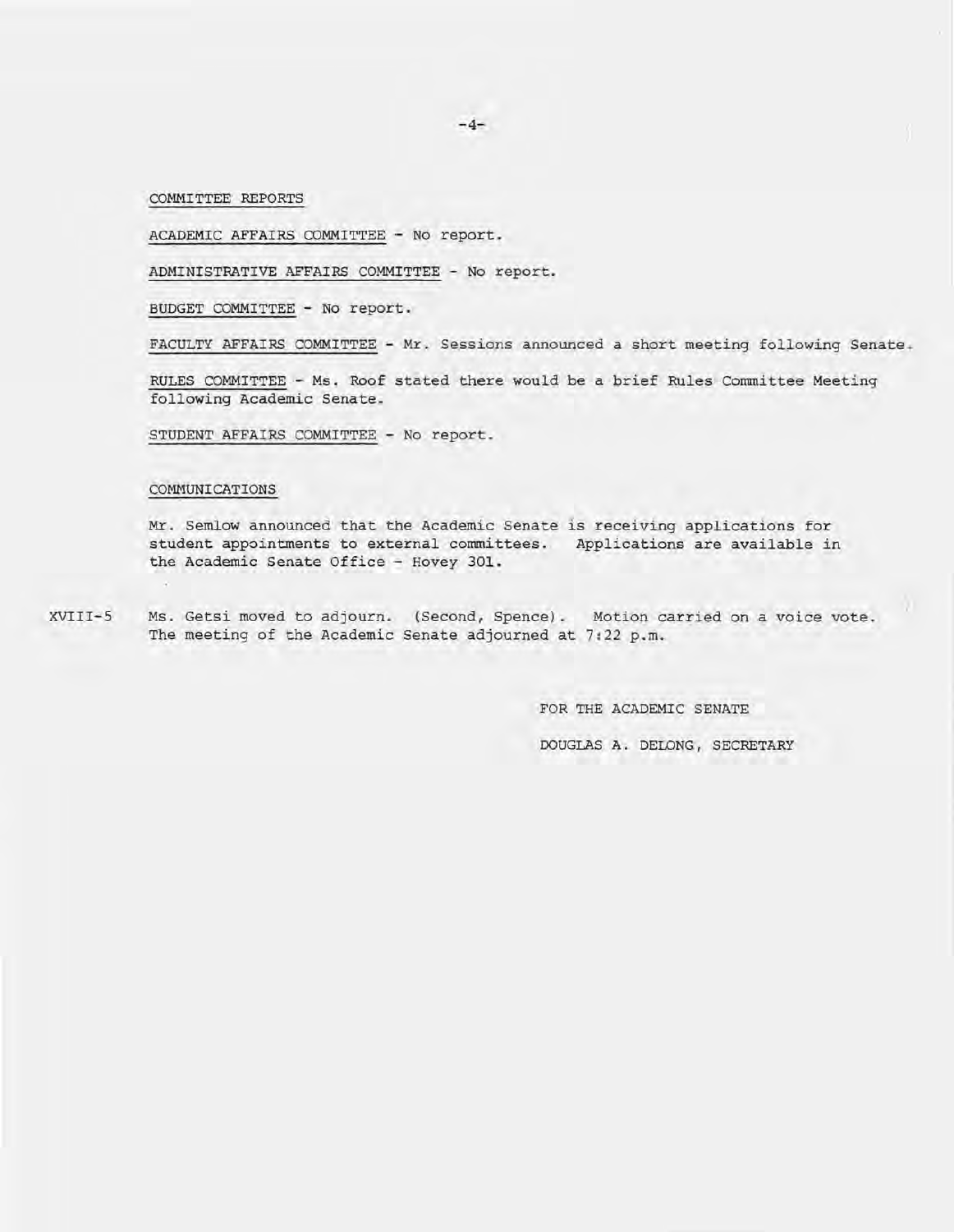**Date:**  $8/27/86$  **Dulume Ka.** XVIII **Ka.** 1

| <b>NAME</b>      | ATTEN-<br>DANCE  | DOTE                        |                    |                    |                    |                    |                    | DOICE DOCE    |                       |  |
|------------------|------------------|-----------------------------|--------------------|--------------------|--------------------|--------------------|--------------------|---------------|-----------------------|--|
|                  |                  | <b>MOTION</b><br>$*$ XVII-2 | <b>MOTION</b><br>4 | <b>MOTION</b><br># | <b>MOTION</b><br># | <b>MOTION</b><br># | <b>MOTION</b><br># | <b>MOULON</b> | <b>H</b> <sub>N</sub> |  |
| <b>LKNAP</b>     | P                | YES                         |                    |                    |                    |                    |                    | XVIII-1       | X                     |  |
| <b>BLACKWELL</b> | excused          | -                           |                    |                    |                    |                    |                    | XVIII-2       | X                     |  |
| <b>BORG</b>      | P                | YES                         |                    |                    |                    |                    |                    | XVIII-3       | $\mathbf X$           |  |
| DELONG           | P                | YES                         |                    |                    |                    |                    |                    | XVIII-4       | X                     |  |
| EICHSTAEDT       | excused          | -                           |                    |                    |                    |                    |                    | XVIII-5       | X                     |  |
| FEASTER          | P                | YES                         |                    |                    |                    |                    |                    |               |                       |  |
| <b>GAMSKY</b>    | $\, {\bf P}$     | YES                         |                    |                    |                    |                    |                    |               |                       |  |
| <b>GETSI</b>     | Ρ                | YES                         |                    |                    |                    |                    |                    |               |                       |  |
| <b>HALL</b>      | P                | YES                         |                    |                    |                    |                    |                    |               |                       |  |
| <b>HARDEN</b>    | P                | <b>YES</b>                  |                    |                    |                    |                    |                    |               |                       |  |
| <b>HUBER</b>     | $\mathbf{P}$     | YES                         |                    |                    |                    |                    |                    |               |                       |  |
| INSEL            | P                | YES                         |                    |                    |                    |                    |                    |               |                       |  |
| <b>JOHNSTON</b>  | P                | YES                         |                    |                    |                    |                    |                    |               |                       |  |
| KELLOGG          | P                | YES                         |                    |                    |                    |                    |                    |               |                       |  |
| <b>KIRCHNER</b>  | P                | YES                         |                    |                    |                    |                    |                    |               |                       |  |
| LAVIN            | $\, {\bf P}$     | YES                         |                    |                    |                    |                    |                    |               |                       |  |
| LESCH            | $\, {\bf P}$     | YES                         |                    |                    |                    |                    |                    |               |                       |  |
| LORBER           | $\, {\bf P}$     | YES                         |                    |                    |                    |                    |                    |               |                       |  |
| MCKINLEY         | Ρ                | <b>YES</b>                  |                    |                    |                    |                    |                    |               |                       |  |
| <b>MILLS</b>     | Ρ                | YES                         |                    |                    |                    |                    |                    |               |                       |  |
| MORREAU          | $\, {\bf p}$     | YES                         |                    |                    |                    |                    |                    |               |                       |  |
| MOTTRAM          | P                | YES                         |                    |                    |                    |                    |                    |               |                       |  |
| <b>NELSEN</b>    | $\, {\mathbb P}$ | YES                         |                    |                    |                    |                    |                    |               |                       |  |
| NEWBY            | P                | YES                         |                    |                    |                    |                    |                    |               |                       |  |
| <b>NEWMAN</b>    | P                | YES                         |                    |                    |                    |                    |                    |               |                       |  |
| CONNER           | P                | YES                         |                    |                    |                    |                    |                    |               |                       |  |
| <b>ROURKE</b>    | ${\tt P}$        | YES                         |                    |                    |                    |                    |                    |               |                       |  |
| <b>OSUNA</b>     | $\, {\bf P}$     | YES                         |                    |                    |                    |                    |                    |               |                       |  |
| PASULKA          | $\, {\bf P}$     | YES                         |                    |                    |                    |                    |                    |               |                       |  |
| PETROSSIAN       | P                | YES                         |                    |                    |                    |                    |                    |               |                       |  |
| POOLE            | excused          | -                           |                    |                    |                    |                    |                    |               |                       |  |
| RAMSEY           | P                | YES                         |                    |                    |                    |                    |                    |               |                       |  |
| <b>RITTER</b>    | P                | YES                         |                    |                    |                    |                    |                    |               |                       |  |
| <b>ROBERTS</b>   | P                | YES                         |                    |                    |                    |                    |                    |               |                       |  |
| ROOF             | $\overline{p}$   | YES                         |                    |                    |                    |                    |                    |               |                       |  |
| SCHIRA           | excused          | $\overline{\phantom{a}}$    |                    |                    |                    |                    |                    |               |                       |  |
| <b>SCHMALTZ</b>  | P                | YES                         |                    |                    |                    |                    |                    |               |                       |  |
| SEMLOW           | $\, {\mathbb P}$ | <b>YES</b>                  |                    |                    |                    |                    |                    |               |                       |  |
| <b>SESSIONS</b>  | $\, {\mathbb P}$ | YES                         |                    |                    |                    |                    |                    |               |                       |  |
| SHULMAN          | $\, {\mathbb P}$ | YES                         |                    |                    |                    |                    |                    |               |                       |  |
| SPENCE           | $\, {\bf p}$     | YES                         |                    |                    |                    |                    |                    |               |                       |  |
| STRAND, D.       | $\, {\bf P}$     | YES                         |                    |                    |                    |                    |                    |               |                       |  |
| STRAND, K.       | $\, {\mathbb P}$ | YES                         |                    |                    |                    |                    |                    |               |                       |  |
| THIEL            | excused          | $\overline{\phantom{a}}$    |                    |                    |                    |                    |                    |               |                       |  |
| WAGNER           | excused          | $\overline{\phantom{a}}$    |                    |                    |                    |                    |                    |               |                       |  |
| WATKINS          | $\, {\bf P}$     | YES                         |                    |                    |                    |                    |                    |               |                       |  |
| <b>WHITCOMB</b>  | $\, {\mathbb P}$ | YES                         |                    |                    |                    |                    |                    |               |                       |  |
| <b>WOOD</b>      | $\, {\bf P}$     | YES                         |                    |                    |                    |                    |                    |               |                       |  |
|                  |                  |                             |                    |                    |                    |                    |                    |               |                       |  |
|                  |                  |                             |                    |                    |                    |                    |                    |               |                       |  |
|                  |                  |                             |                    |                    |                    |                    |                    |               |                       |  |
|                  |                  |                             |                    |                    |                    |                    |                    |               |                       |  |
|                  |                  |                             |                    |                    |                    |                    |                    |               |                       |  |
|                  |                  |                             |                    |                    |                    |                    |                    |               |                       |  |
|                  |                  | 42 YES                      |                    |                    |                    |                    |                    |               |                       |  |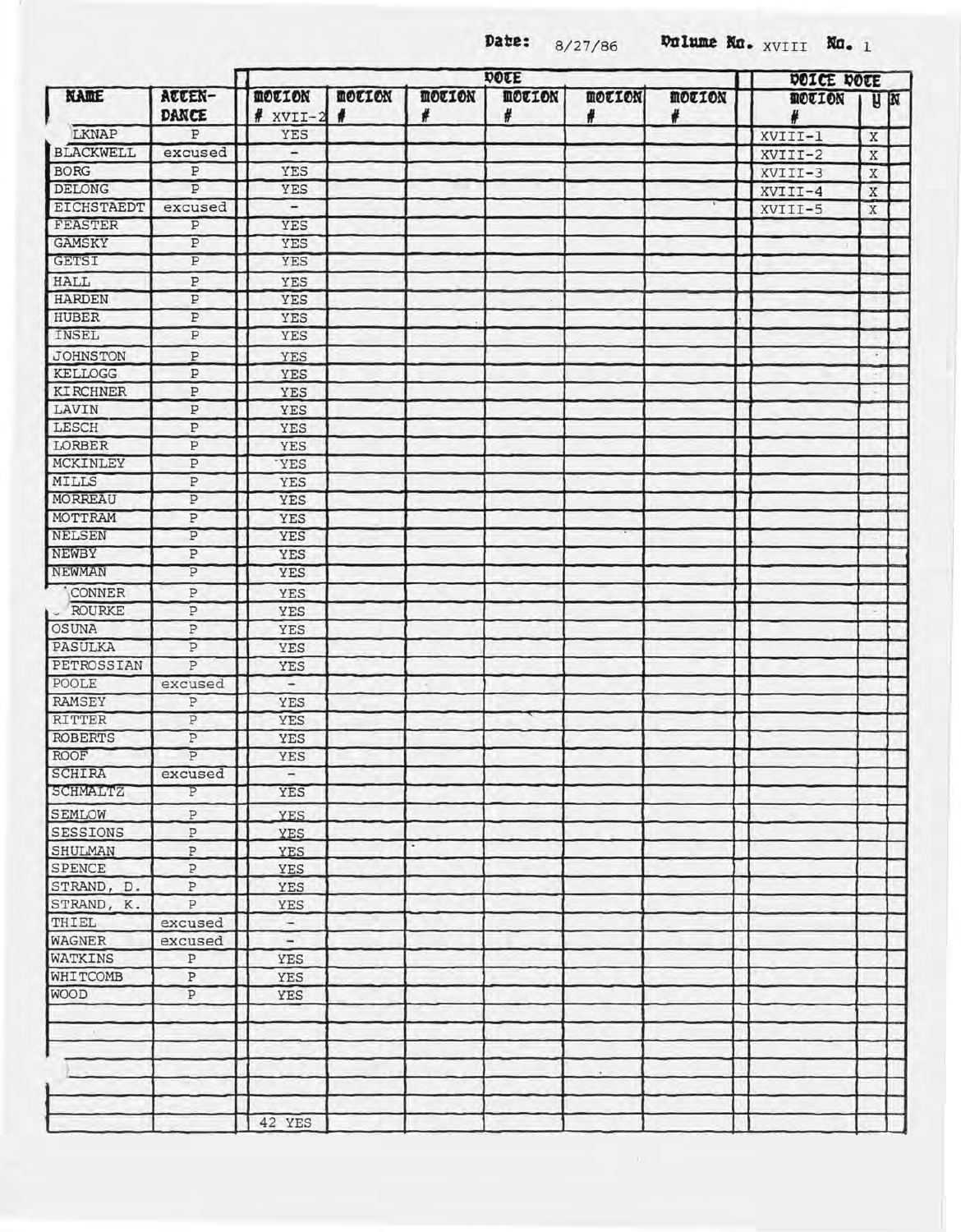# Illinois State University

Vice President Provost of the University

> TO: Dr. Len Schmaltz, Chairperson Academic Senate

FROM: Dr. David A. Strand Dr. David A. Strand<br>Vice President for Academic Affairs and Provost  $\hat{\kappa}$ 

RE: Change in ISU Constitution

DATE: April 21, 1986

Article III, Section 1.,B,4 of the ISU Constitution reads:

"The faculty member's chief obligation to this University is to be an effective teacher and scholar. • •• He determines the amount and character of work he does outside the University with due regard to his paramount responsibilities within the institution and in 'case it is for remuneration, with the knowledge of the University."

We are requesting an amendment to the Constitution so that the underlined portion of the sentence listed above would read:

" ••• conformity with Board of Regents regulations and University policy and procedure."

ljp

non ı M

Normal-Bloomington. Illinois Phone *309/438-7018* 

Hovey Hall 410 Normal. Illinois 61761-6901

Equal *Opportunityl* Affirmative Action University

 $4.22.86.6$